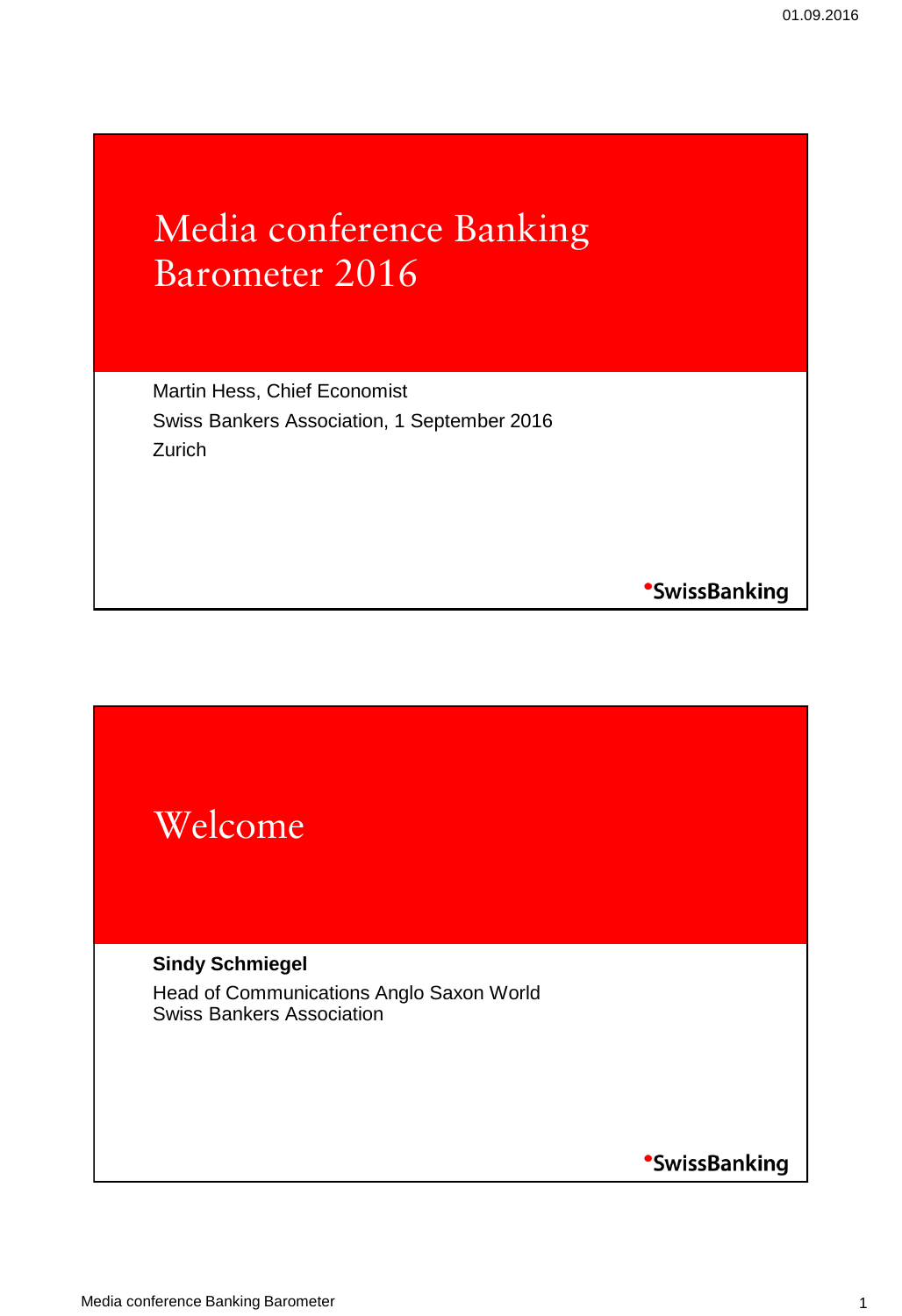### Presentation

**Martin Hess** Chief Economist Swiss Bankers Association

**SwissBanking** 

## Key findings

#### **The Swiss banking sector: robust development despite difficult framework conditions**

- Strained, uncertain economic environment; low interest rates
- Margin and cost pressure
- Digitalisation presents opportunities and risks
- Rise in operating net income, lower gross profits; slight decrease in assets under management, decline in amount of taxes paid
- Accelerated structural change: number of banks and staff levels decreasing
- $\rightarrow$  Overall, the banking centre is proving to be robust, but some warning signs are manifesting themselves.

Slide 4 01.09.2016 Media conference Banking Barometer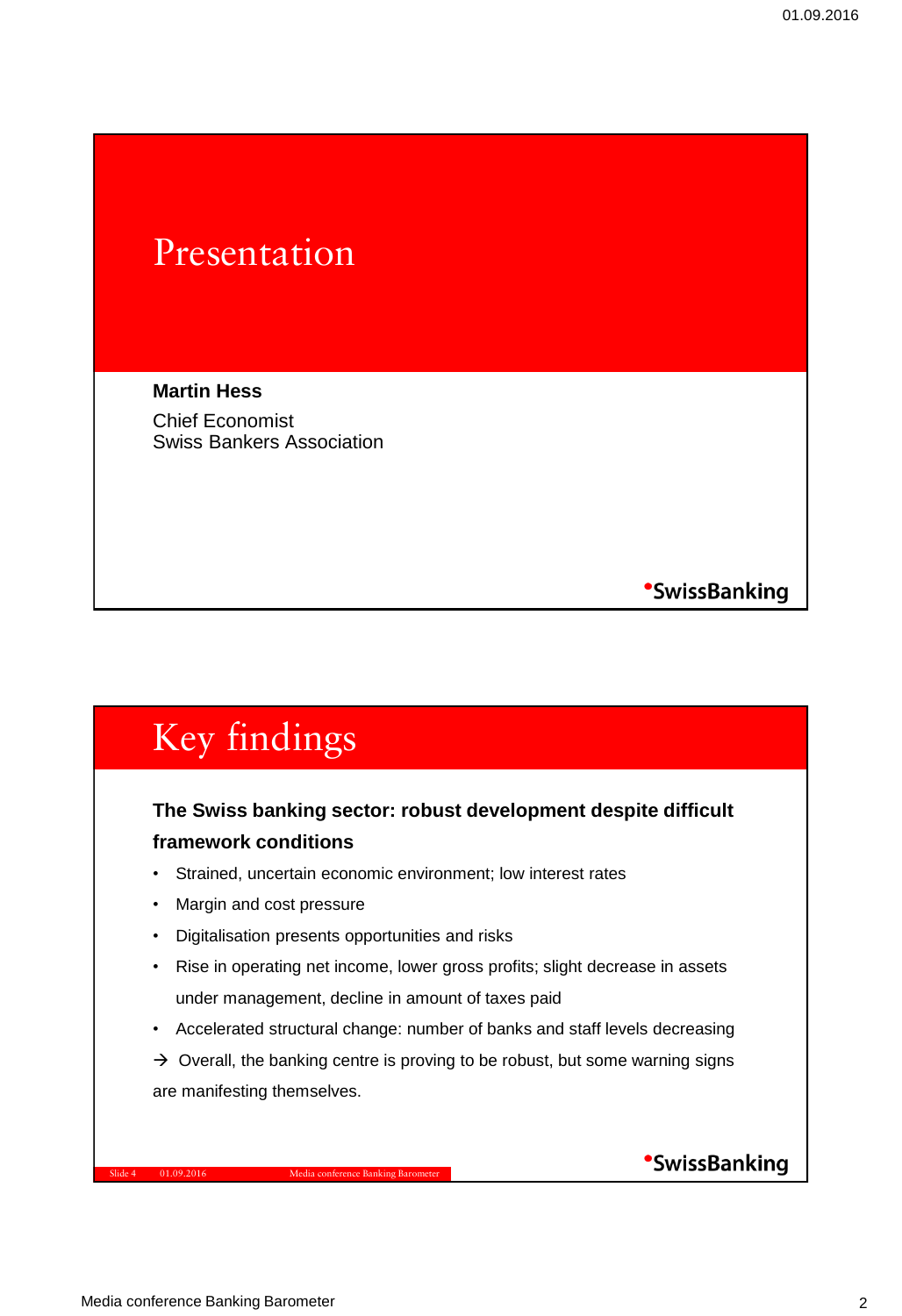

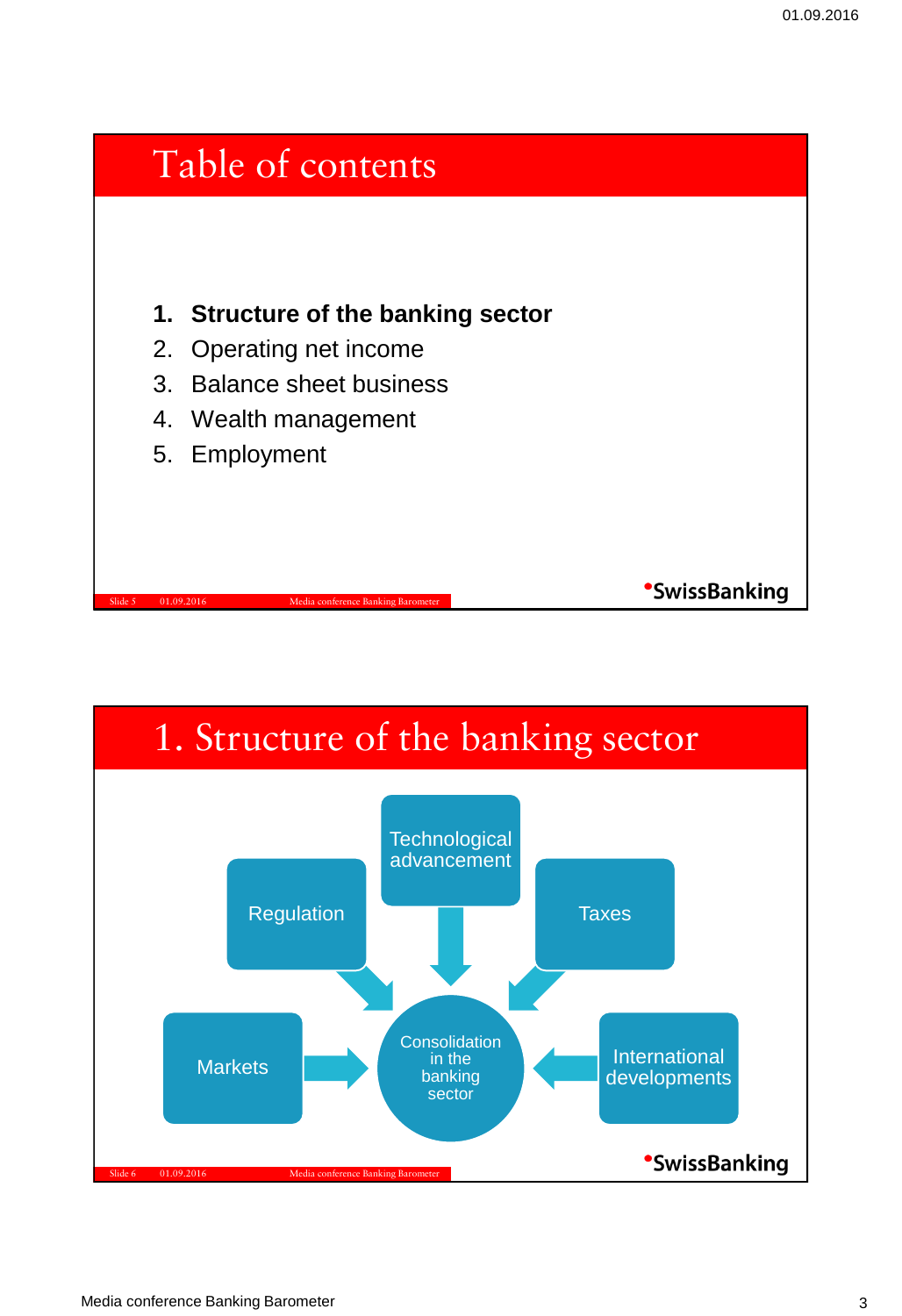

| 1. Structure of the banking sector                                                        |                                    |               |           |                     |  |  |
|-------------------------------------------------------------------------------------------|------------------------------------|---------------|-----------|---------------------|--|--|
| Reduction in the number of banks in Switzerland comparable to<br>other European countries |                                    |               |           |                     |  |  |
| <b>Reduction</b><br>number of<br><b>banks</b>                                             | <b>Germany</b>                     | <b>France</b> | <b>UK</b> | <b>Switzerland</b>  |  |  |
| 2005-2015                                                                                 | $-15.1%$                           | $-45.3%$      | $-9.5%$   | $-21.1%$            |  |  |
| Number of banks<br>2015                                                                   | 1774                               | 467           | 362       | 266                 |  |  |
|                                                                                           |                                    |               |           | Sources: SNB, ECB   |  |  |
|                                                                                           |                                    |               |           |                     |  |  |
|                                                                                           |                                    |               |           |                     |  |  |
| 01.09.2016                                                                                | Media conference Banking Barometer |               |           | <b>SwissBanking</b> |  |  |

## 1. Structure of the banking sector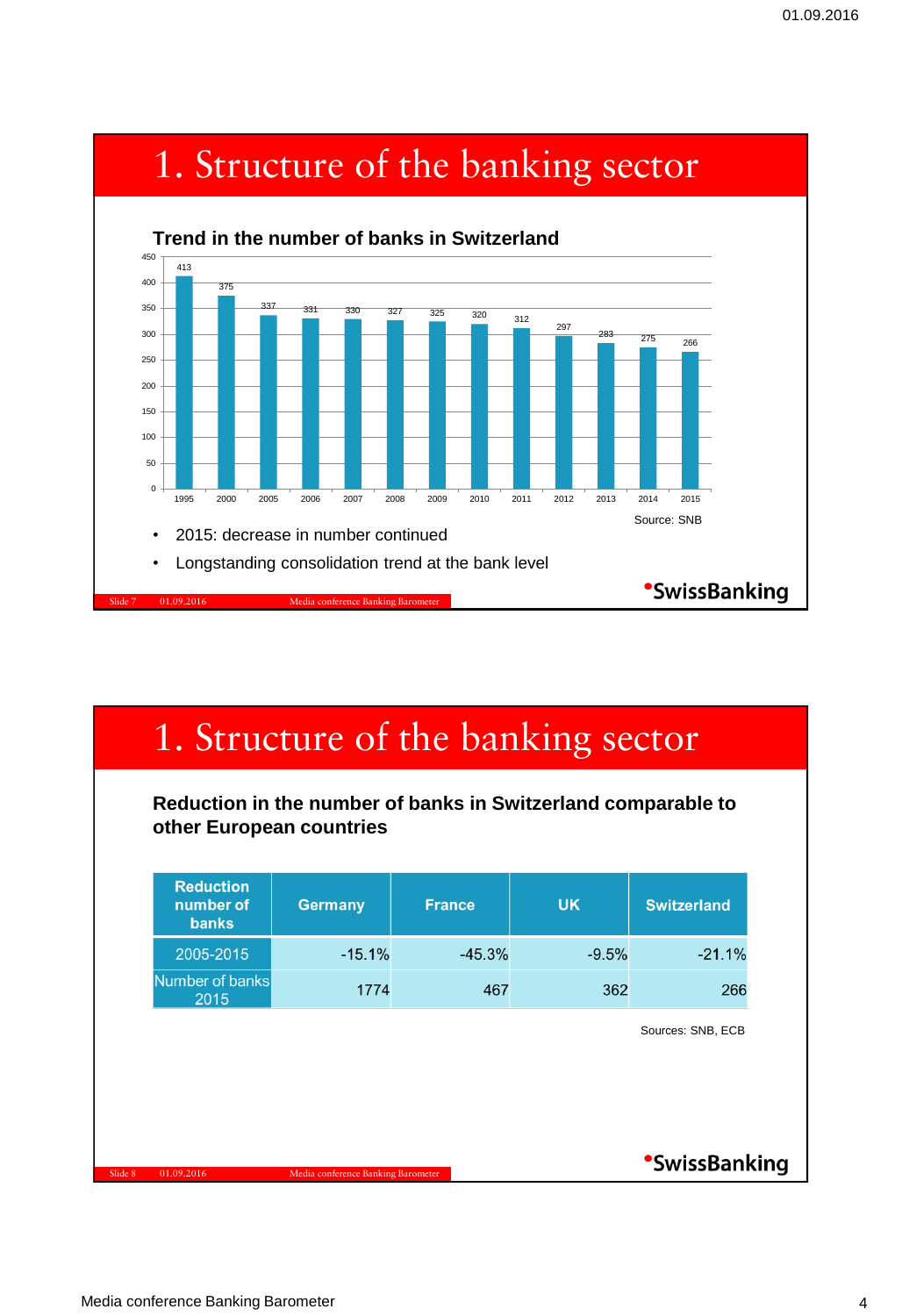### 1. Structure of the banking sector

#### **Regulation: Implementation on track, SBA objective for good regulation:**

- Stricter TBTF, additional liquidity requirements far exceed international standards, CH entities at big banks.
- SNB confirms that banks are in comfortable position. Requirements that come into effect in 2019 largely met.
- Costs of regulation the greatest challenge and investment priority. Generally, no need for deregulatory action.
- Ensure regulatory requirements comparable to international levels and that regulation is "good". Good meaning appropriate, effective, commensurate and cost effective.
- Government and parliament reaffirm their willingness to provide relief in certain areas.
- SBA recommends a regulatory inspection authority and supports price tag for regulation.

**SwissBanking** 

### 1. Structure of the banking sector

#### **Technological advancement: Structural changes based on industrialisation**

Slide 9 01.09.2016 Media conference Banking Barometer

- Standardisation, scalability, greater focus through technology, which is necessary due to market situation.
- Back end: vertical disintegration of the production process, integrated IT Front end: improved customer interaction through new services, transparency, speed.
- Strengthening of Swiss banking sector and financial centre through industrialisation. This requires dynamic adjustment of framework conditions. Necessary: international compatibility.
- New business models accelerating consolidation and changing job requirements.
- Authorities recognise the signs of the times. Spring 2016: FINMA announced prospect of new licencing category, Federal Council announced report.

Slide 10 01.09.2016 Media conference Banking Barometer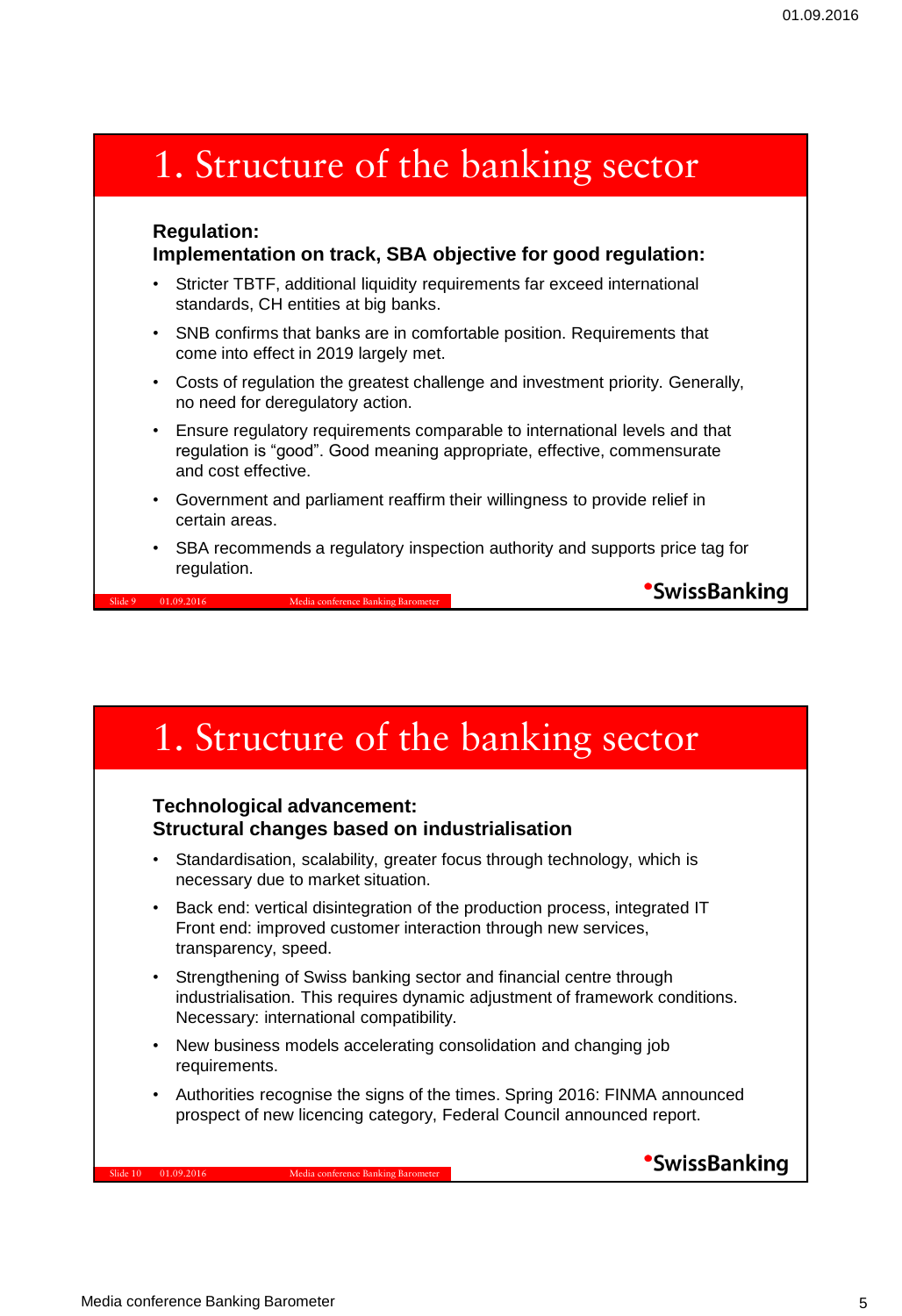### 1. Structure of the banking sector

#### **Markets: Low interest rate environment**

- Difficult economic and financial market conditions. Global growth uncertain, low long-term interest rates, volatility.
- Margin pressure due to rising level of competition in the interest-earning business, supply of credit nevertheless good.
- Different types of banks affected to varying degrees by negative interest rates, adjustments at advanced stage.
- Impact of Brexit on Swiss financial centre still unclear, but likely limited.

Slide 11 01.09.2016 Media conference Banking Barometer



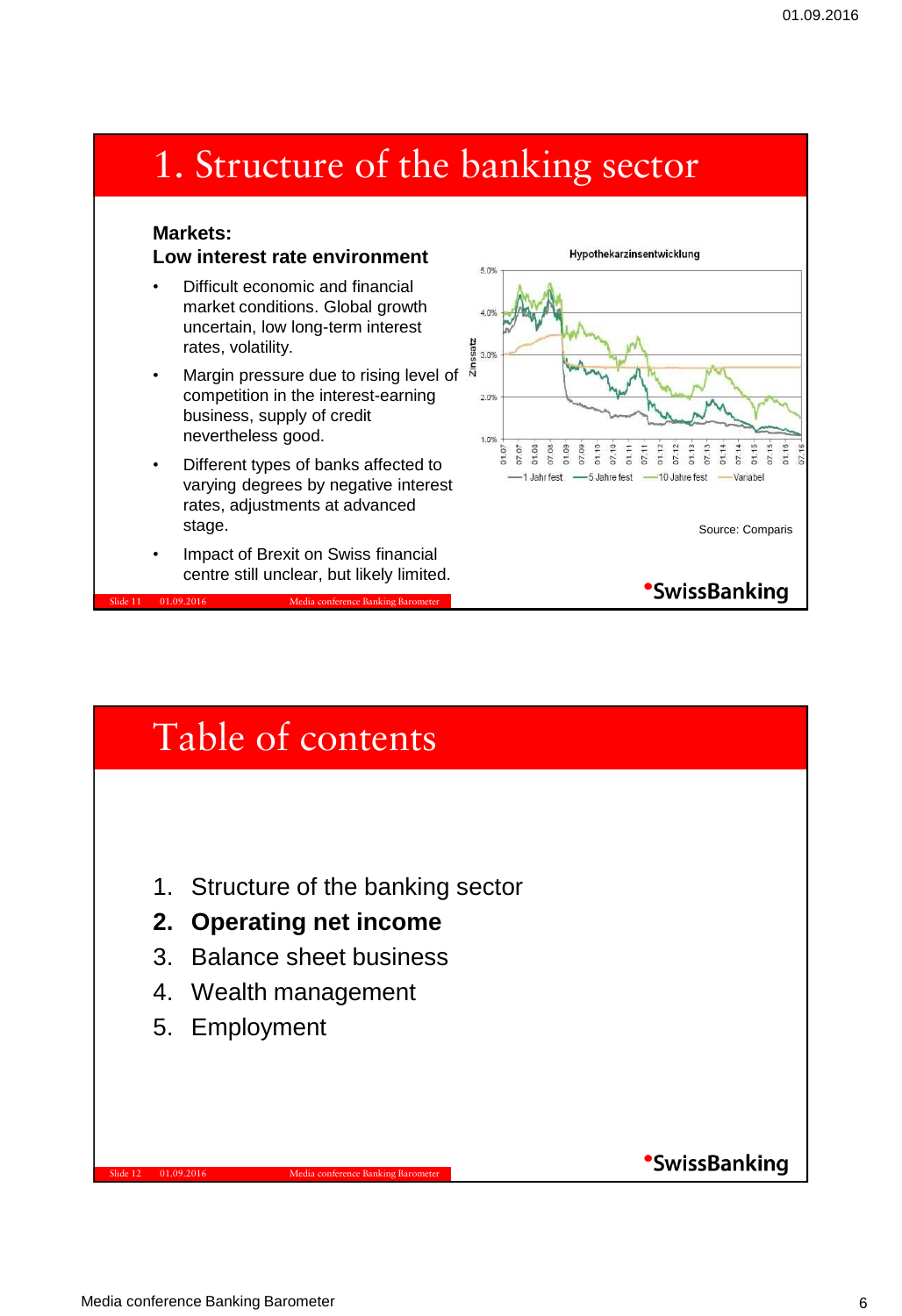

# 2. Operating net income

| Operating net income                | $+5.0%$  | $(+1.2%)$  |
|-------------------------------------|----------|------------|
| Operating expenses                  | $+10.7%$ | $(-2.0\%)$ |
| Personnel expenses                  | $+4.4%$  | $(-6.7%)$  |
| General and administrative expenses | $+20.8%$ | $(+6.5%)$  |
| Gross profit                        | $-5.7%$  | $(+7.7%)$  |

Slide 14 01.09.2016 Media conference Banking Barometer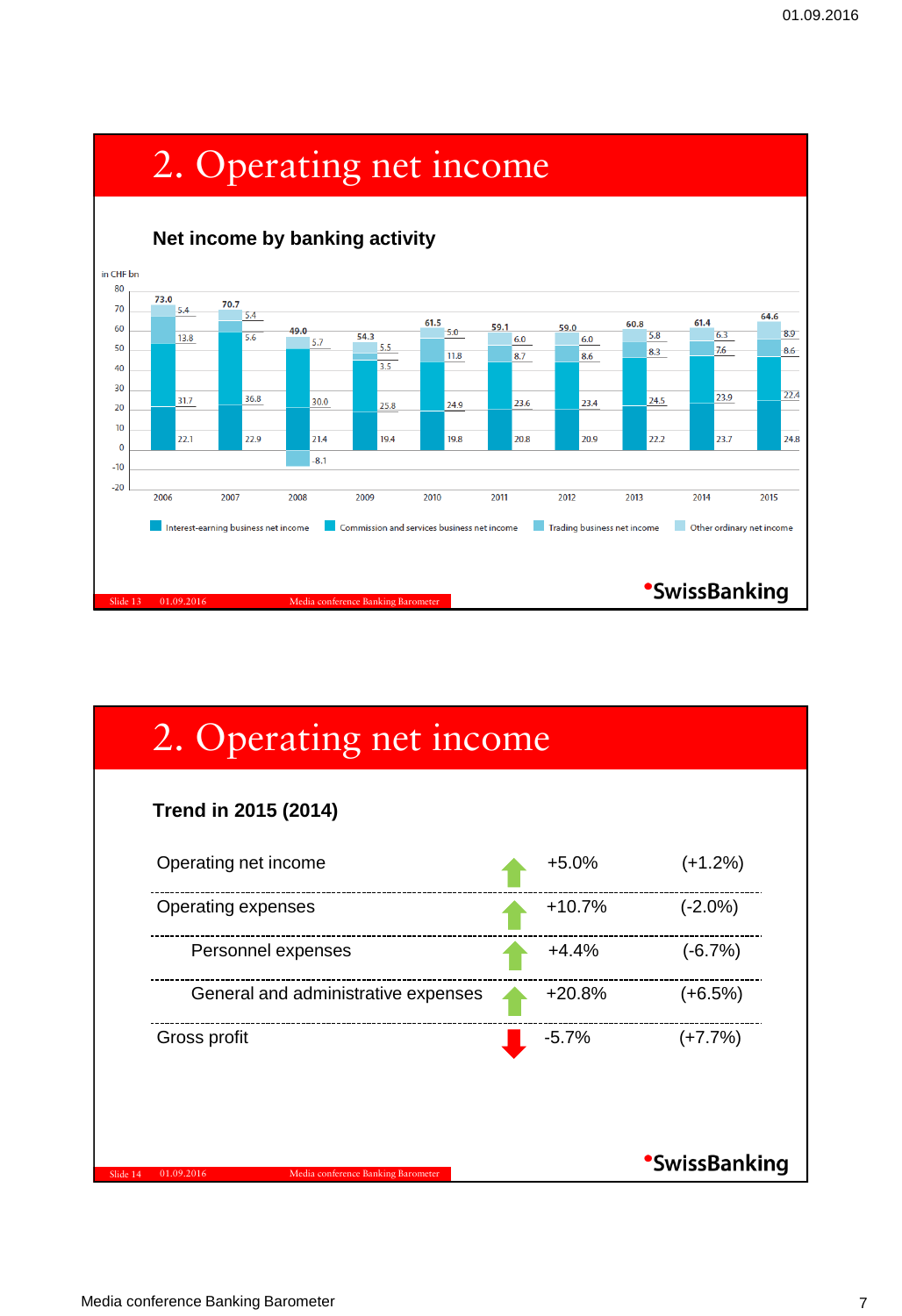

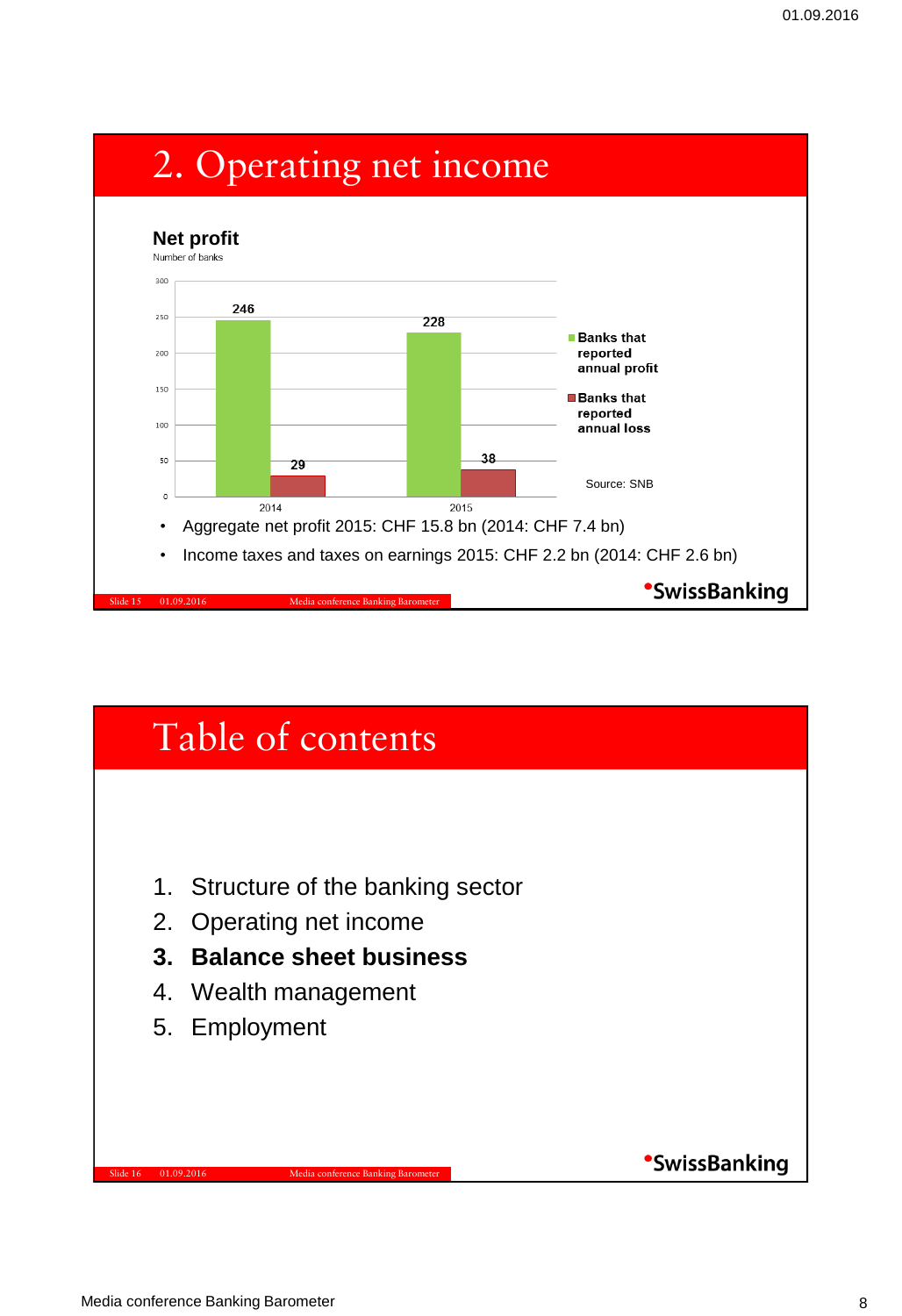

## 3. Balance sheet business

#### **Aggregate balance sheet totals by bank group**

|                                                  | <b>Bilanzsumme (Mrd. CHF)</b> | Veränderung |                                    |
|--------------------------------------------------|-------------------------------|-------------|------------------------------------|
|                                                  | 2014                          | 2015        |                                    |
| <b>Cantonal banks</b>                            | 522,6                         | 537,4       | 2,8%                               |
| <b>Big banks</b>                                 | 1460,2                        | 1424,2      | $-2,5%$                            |
| Regional banks, saving banks                     | 109,0                         | 113,1       | 3,7%                               |
| <b>Raiffeisen banks</b>                          | 185,7                         | 202,4       | 9,0%                               |
| <b>Foreign banks</b>                             | 353,5                         | 333,7       | $-5.6%$                            |
| <b>Private bankers</b>                           | 7,4                           | 6,7         | $-9,5%$                            |
| <b>Stock exchange banks</b>                      | 206,7                         | 210,1       | 1,6%                               |
| <b>Other banking institutions</b>                | 196,6                         | 198,6       | 1,0%                               |
| Total                                            | 3041,7                        | 3026,2      | $-0,5%$                            |
| Media conference Banking Barometer<br>01.09.2016 |                               |             | Source: SNB<br><b>SwissBanking</b> |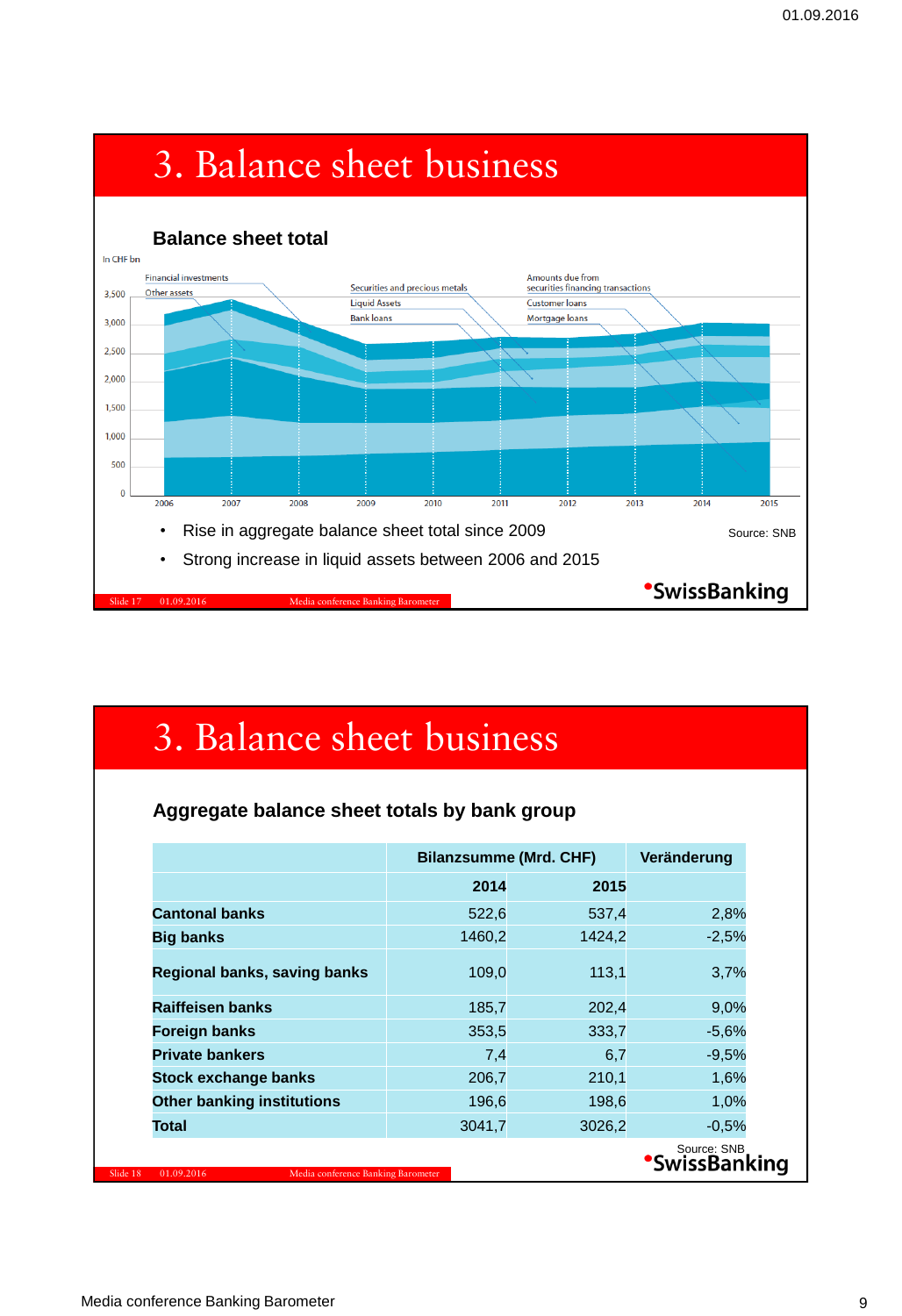

## 3. Balance sheet business

| <b>Domestic</b><br>mortgage loans          | 2011 | 2012 | 2013 | 2014 | 2015 |
|--------------------------------------------|------|------|------|------|------|
| Growth in %                                | 5.2% | 4.6% | 4.2% | 3.6% | 2.7% |
| effect<br>$\rightarrow$ Perfect cool-down? |      |      |      |      |      |

Slide 20 01.09.2016 Media conference Banking Barometer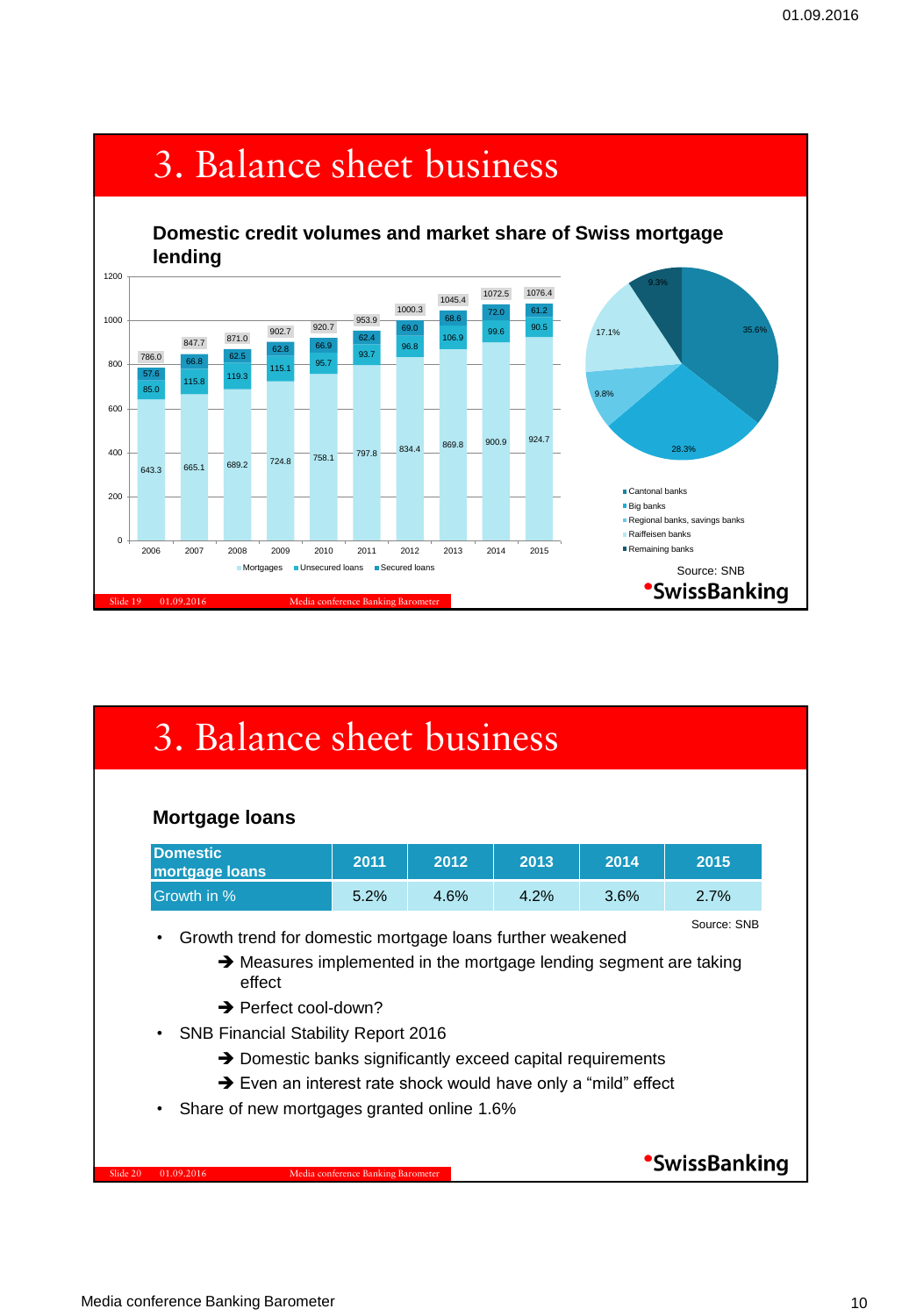

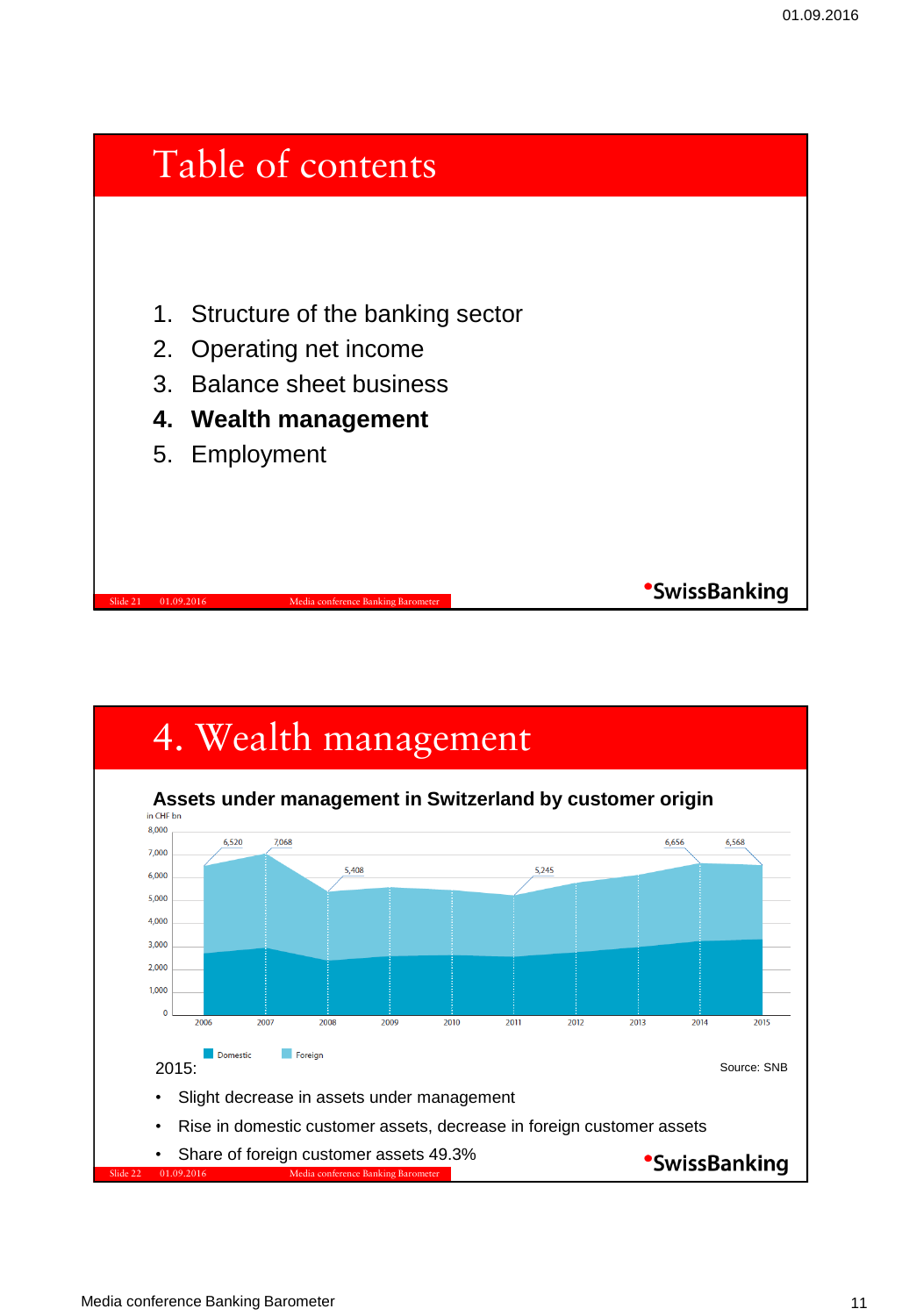### 4. Wealth management • Switzerland remains attractive financial centre and with a market share of approx. 25%, still undisputed leader in assets managed cross-border (CHF 3,238 bn) • Hong Kong and Singapore combined manage 18% of global assets and will grow at a projected annual rate of around 10% until 2020 (Switzerland: 2.6%). • Positive development in global private financial assets (BCG): 2015: CHF 178.1 tn 2019: CHF 221.1 tn (+ ~25%) Switzerland capturing below-average amount of asset growth • Innovation relevant for Swiss private banking, e.g. digital banking, sustainable investments • EU market access remains key for growth. **SwissBanking** Slide 23 01.09.2016 Media conference Banking Barometer

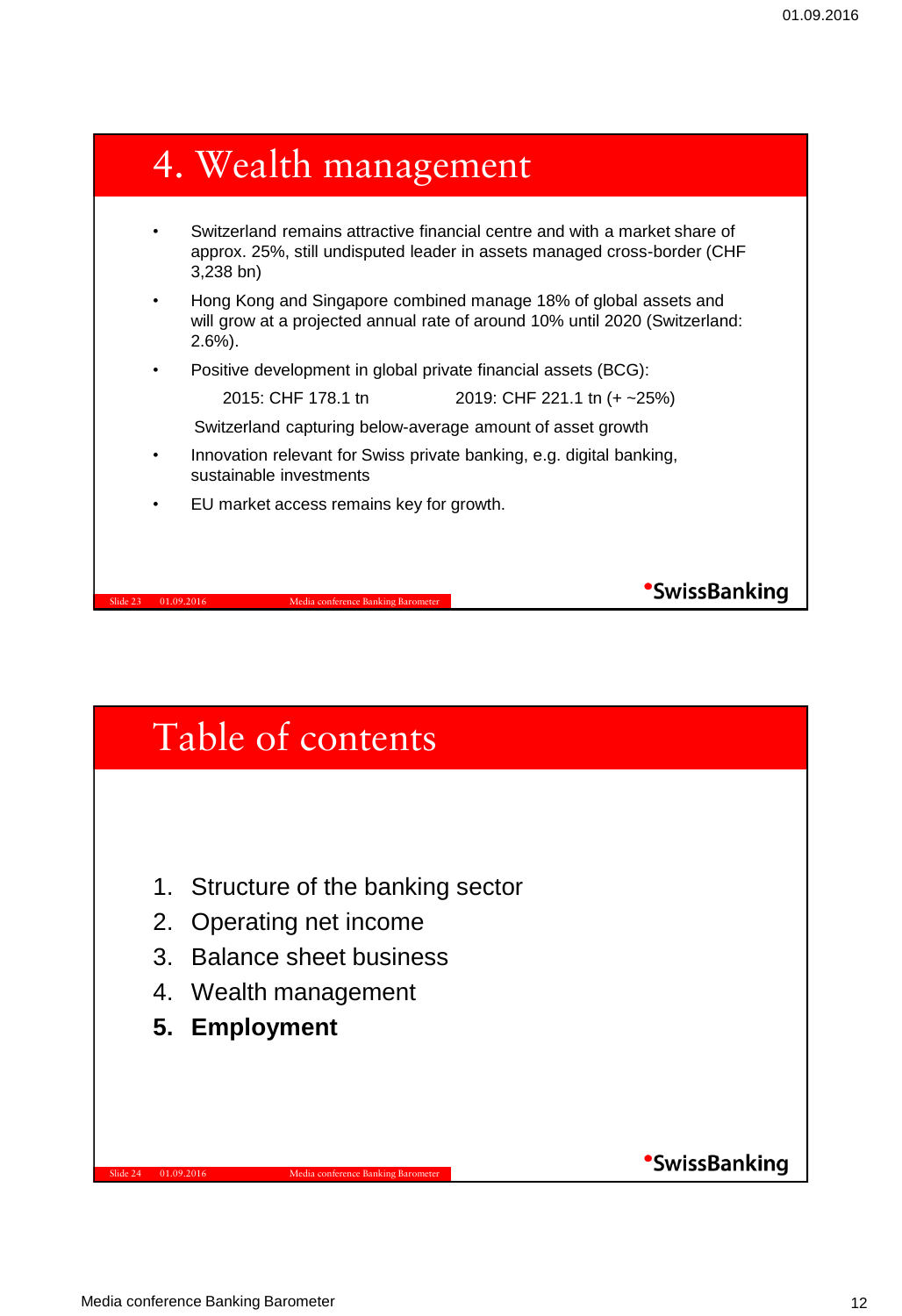

|  | 5. Employment |
|--|---------------|

#### **Trend in domestic employment in the first half of 2016**

| <b>Full-time equivalents</b>       | <b>Position at</b><br>31 Dec.<br>2015 | 30 June<br>2016 | <b>Position at Staff trend during 1st half of 2016</b> |          |            |                   |
|------------------------------------|---------------------------------------|-----------------|--------------------------------------------------------|----------|------------|-------------------|
|                                    |                                       |                 | Incoming                                               | Outgoing | <b>Net</b> | $\ln \frac{9}{6}$ |
| <b>Switzerland</b>                 | 87,083                                | 83.629          | 3.558                                                  | 7.012    | $-3.454$   | $-4.1%$           |
| Source: SBA employment survey 2016 |                                       |                 |                                                        |          |            |                   |

- Simultaneous increase in number of jobs abroad (net: +6,757)
- Change in job profiles
- Indicator for relative attractiveness for certain jobs and for cost-saving measures. Illustrates importance of attractive framework conditions.

Slide 26 01.09.2016 Media conference Banking Barometer